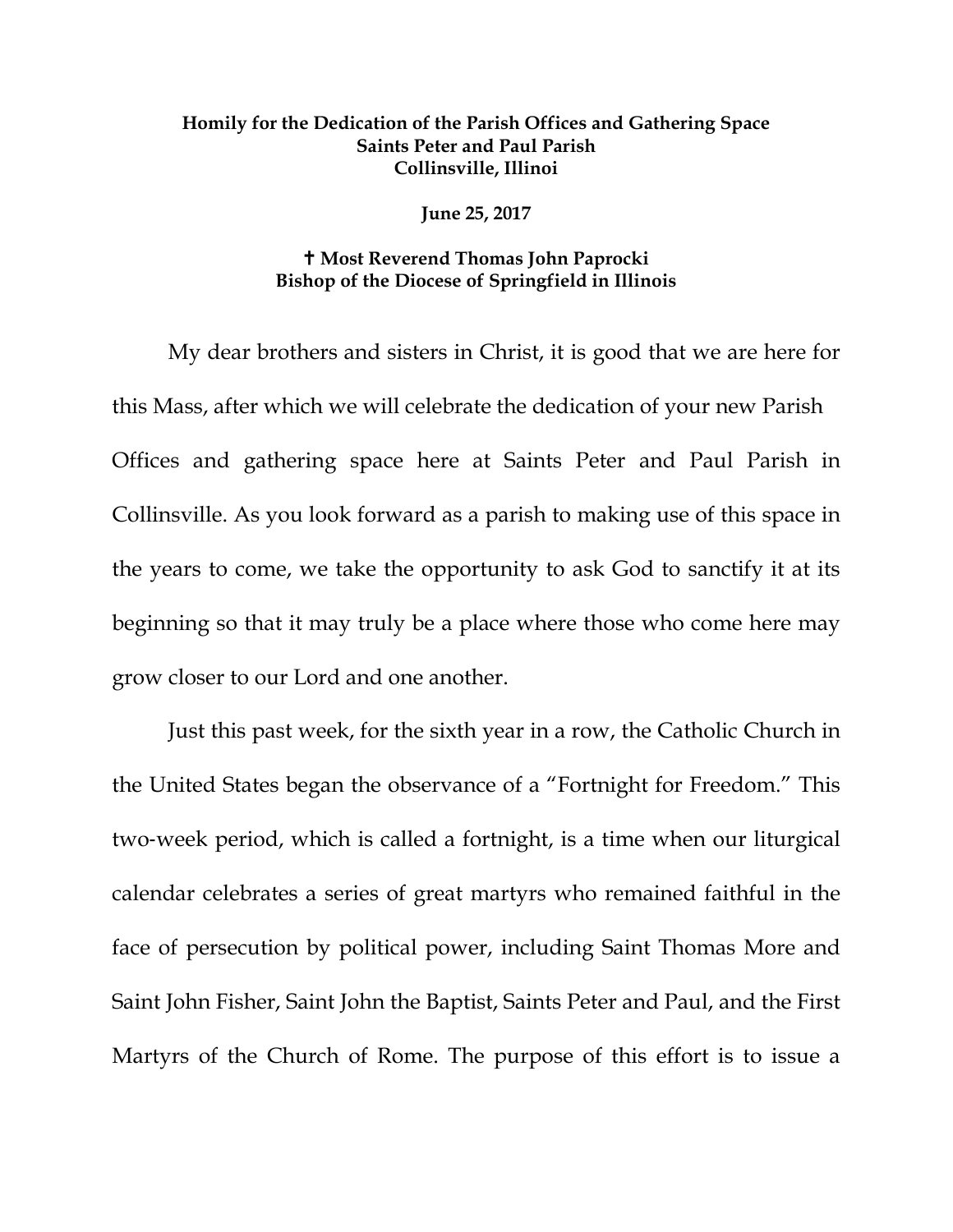nationwide call to defend religious liberty and to urge efforts to protect the first freedom of the Bill of Rights.

The theme of this year's Fortnight is "Freedom for Mission." In past years, people have participated in the Fortnight in diverse ways, including interfaith prayer services, special Masses and holy hours, and public events where speakers have highlighted the various threats to religious liberty, both at home and abroad. This year, we encourage Christians to use these two weeks to reflect on the importance of religious freedom so that the Church might have space to carry out her mission of service and mercy. Additionally, I invite Christians to pray for our brothers and sisters who face intense persecution in other parts of the world.

The significance of this fortnight as an appropriate time to pray for religious freedom can be seen simply by looking at the liturgical calendar for this two-week period:

• As I previously mentioned, June  $22<sup>nd</sup>$  marks the memorial of two English martyrs who refused to take the Oath of Supremacy, which purported to make the King head of the Church in England instead of the Pope. The king's desire to form a new church rose out of the Pope's refusal to grant an annulment of his marriage.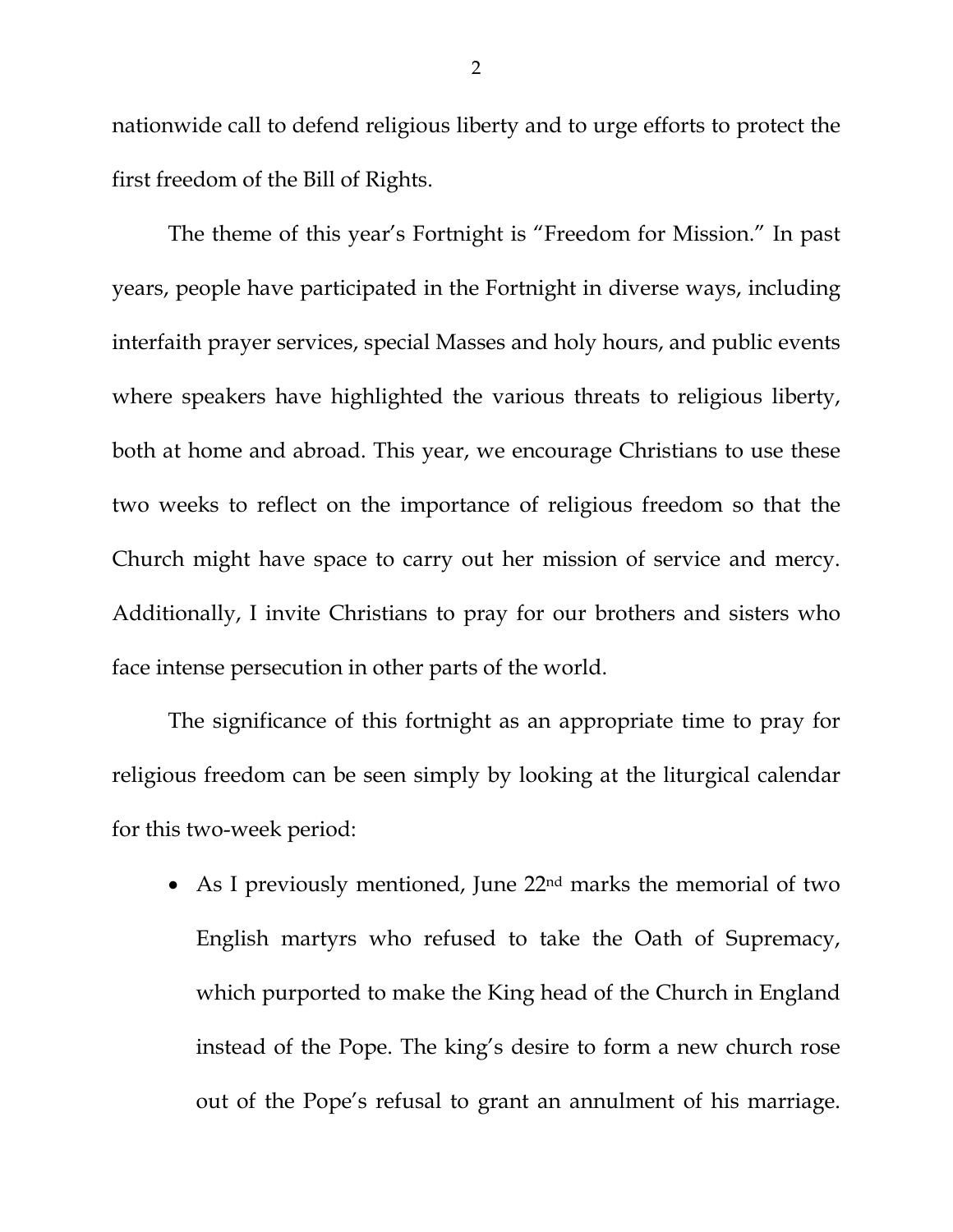When King Henry VIII decided to annul his marriage to Queen Catherine of Aragon, Bishop John Fisher appeared in court on her behalf, where he declared that, like John the Baptist, he was ready to die on behalf of the indissolubility of marriage. Sir Thomas More, who had resigned as the King's Chancellor, and Bishop John Fisher had remained faithful to the Church. For this, they were both beheaded.

- On June 24<sup>th</sup> we celebrate the Solemnity of the birth of St. John the Baptist, who was beheaded by King Herod for telling the King that it was wrong for him to have divorced his wife so he could marry his brother's wife (cf. Leviticus 18:16 and 20:21; Matthew 14:1-12; Mark 6:14-29; Luke 9:7-9).
- June 28<sup>th</sup> is the Memorial of St. Irenaeus, bishop and martyr, who gave his life defending the fullness of the Christian faith. His greatest work is "Against Heresies." As a bishop, he understood that he held a particular charism and responsibility to witness to the fullness of truth.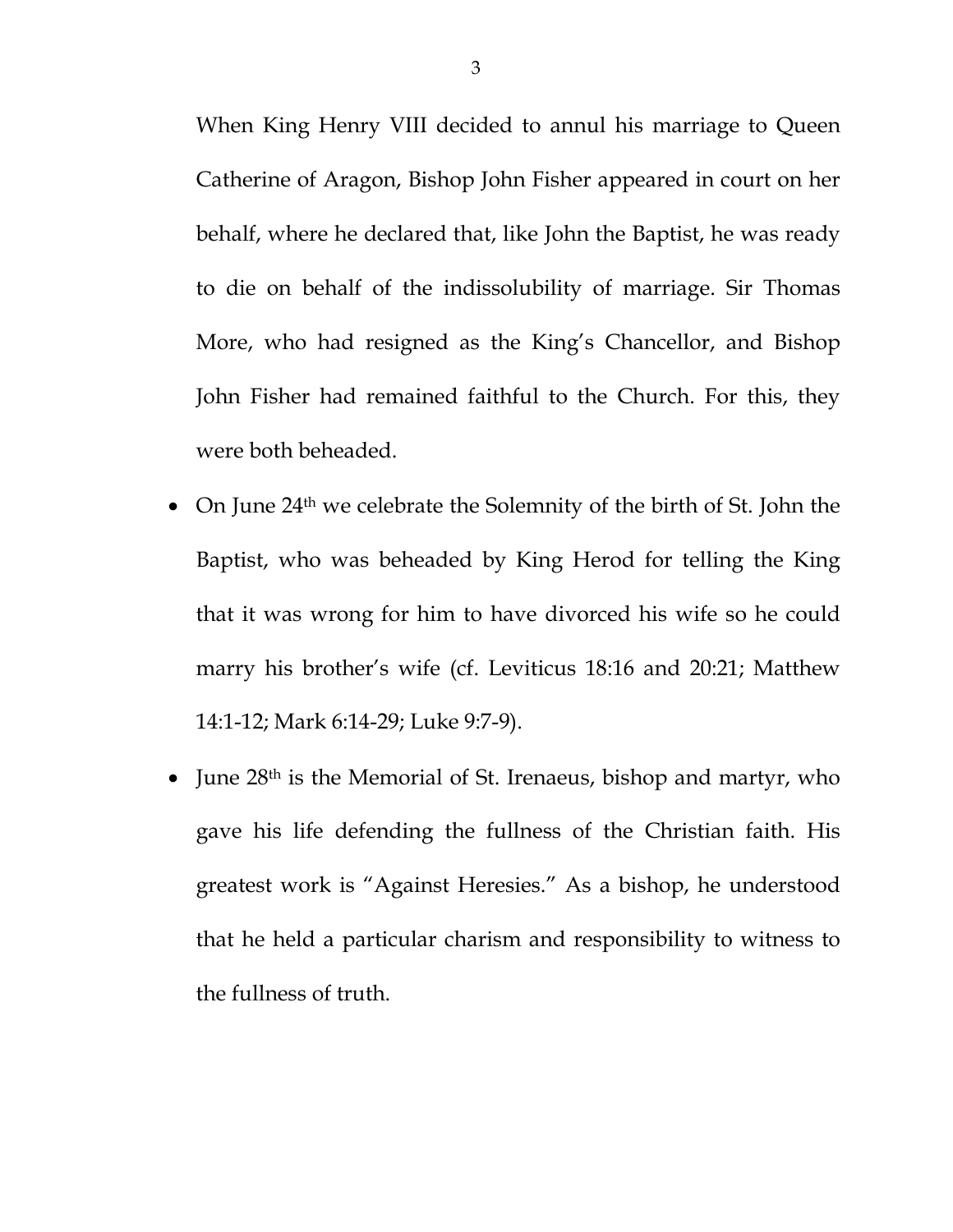- June 29<sup>th</sup> is the Solemnity of Saints Peter and Paul, both of whom died as martyrs in Rome, during the persecution of the Emperor Nero, for their public witness of faith in Jesus Christ.
- Friday, June 30<sup>th</sup> is the memorial of the First Martyrs of the Church of Rome, honoring those many Christian who were tortured, crucified, and burned alive in 64 A.D. in Nero's gardens on the Vatican Hill.
- And July 3<sup>rd</sup> is the Feast of Saint Thomas the Apostle, who evangelized Syria, Persia and India. He also died as a martyr for the faith.

Just a few moments ago in our Gospel reading for today we heard a section of the Gospel according to Matthew, more commonly known as Matthew's "mission discourse." In this excerpt from Sacred Scripture, we hear our Lord addressing His disciples and providing them with guidance in their task of preaching about the faith and the good news of the kingdom of heaven.

While at times some passages of Scripture may be more difficult to connect with our lives, I think that this passage of Scripture is very fitting for our lives today, for if we are to be disciples of our Lord and to follow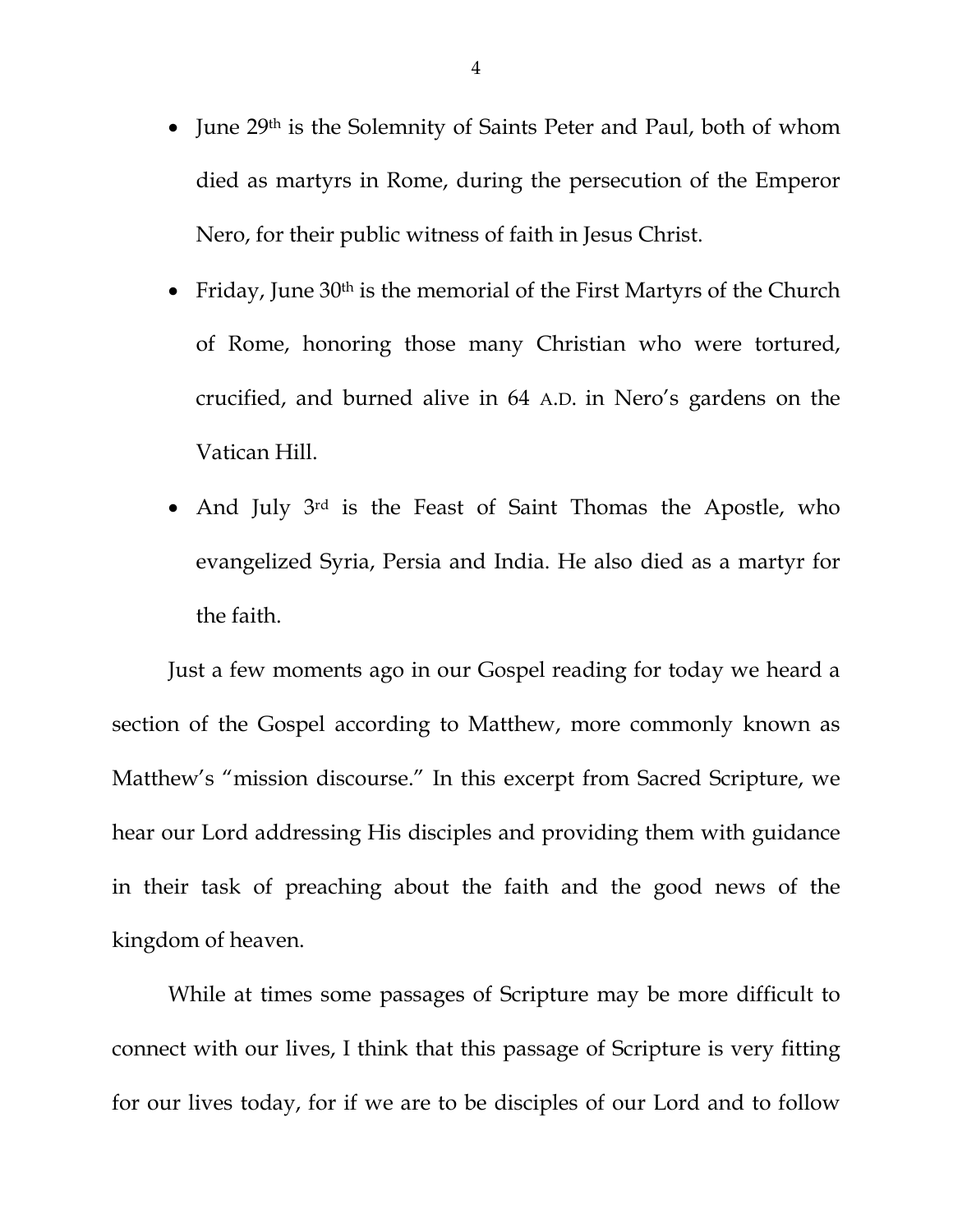His call in our lives, we are bound to face some of the same challenges that the disciples did in the early Church.

To help our understanding of the application of this Scripture passage to our lives today, I would propose that there three main points that we can take away from the gospel reading. The first of these is our Lord's admonition to fear no one. Just as the members of the early Church stopped hiding their faith for fear of persecution, so we must not hide our faith by caving in to societal pressures and so succumb to the culture of the world in which we live. We should instead focus on the world that is yet to come and how we must live out truth and love on a daily basis so that we are worthy of our heavenly home.

The next section of the reading that is pertinent in our lives today is to recognize that we are precious in the eyes of God. In the early missionary activity of the Church there were certainly threats that Christ's disciples faced when they went out to spread the message of Christ to all peoples. As we know, through their faith and reliance on God's protection, the overall mission of the Church succeeded. While some of the disciples made the ultimate sacrifice for the faith, that of martyrdom, their faith in God turned their physical death into eternal life. Today in our lives we too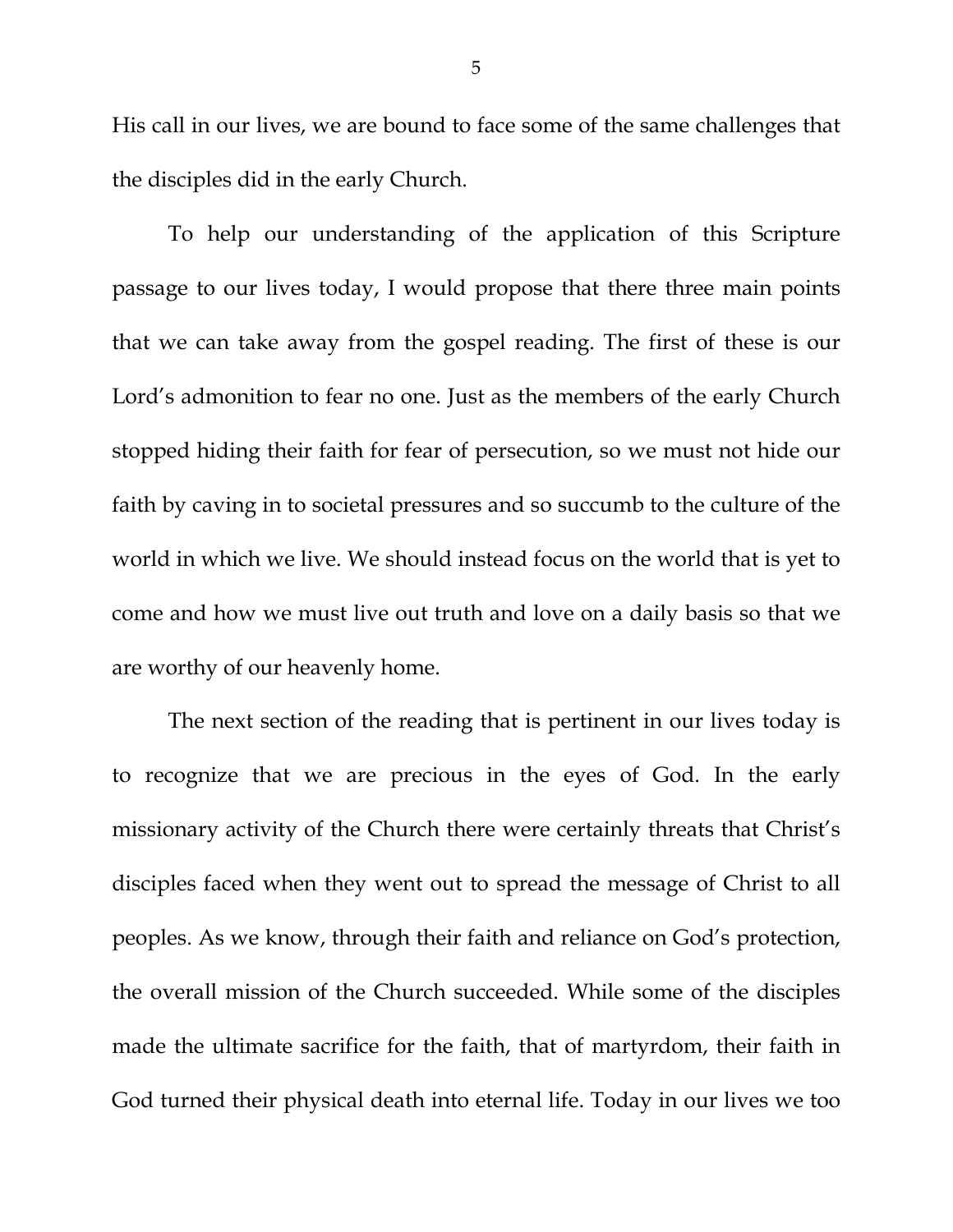must identify the things that lead us closer to Christ and His Church, and distinguish them from those things which would lead us astray. We must at times choose to die to ourselves and things of this world so that our Lord might lead us to eternal life with Him.

The final section of our gospel reading that can be connected to our lives today is that of Jesus' message that everyone who acknowledges Him before others, He will acknowledge before the Father. We must always remember to invite our Lord into our lives each day, so that we can acknowledge Him in our words and deeds. When we live out true Christian discipleship, we will naturally spread the word of God to those around us, and so we will be like the disciples of the early Church, who acknowledged our Lord before others.

Throughout the course of our daily lives there are many opportunities and places for us to live as true disciples of our Lord, one of which is through our participation in the life of the Church within the context of our parishes. Each parish is a special place where we have the opportunity to grow in the understanding of our faith and to put it into practice in various forms of service and communal expressions of that shared faith in Jesus Christ. The new parish offices and gathering space

6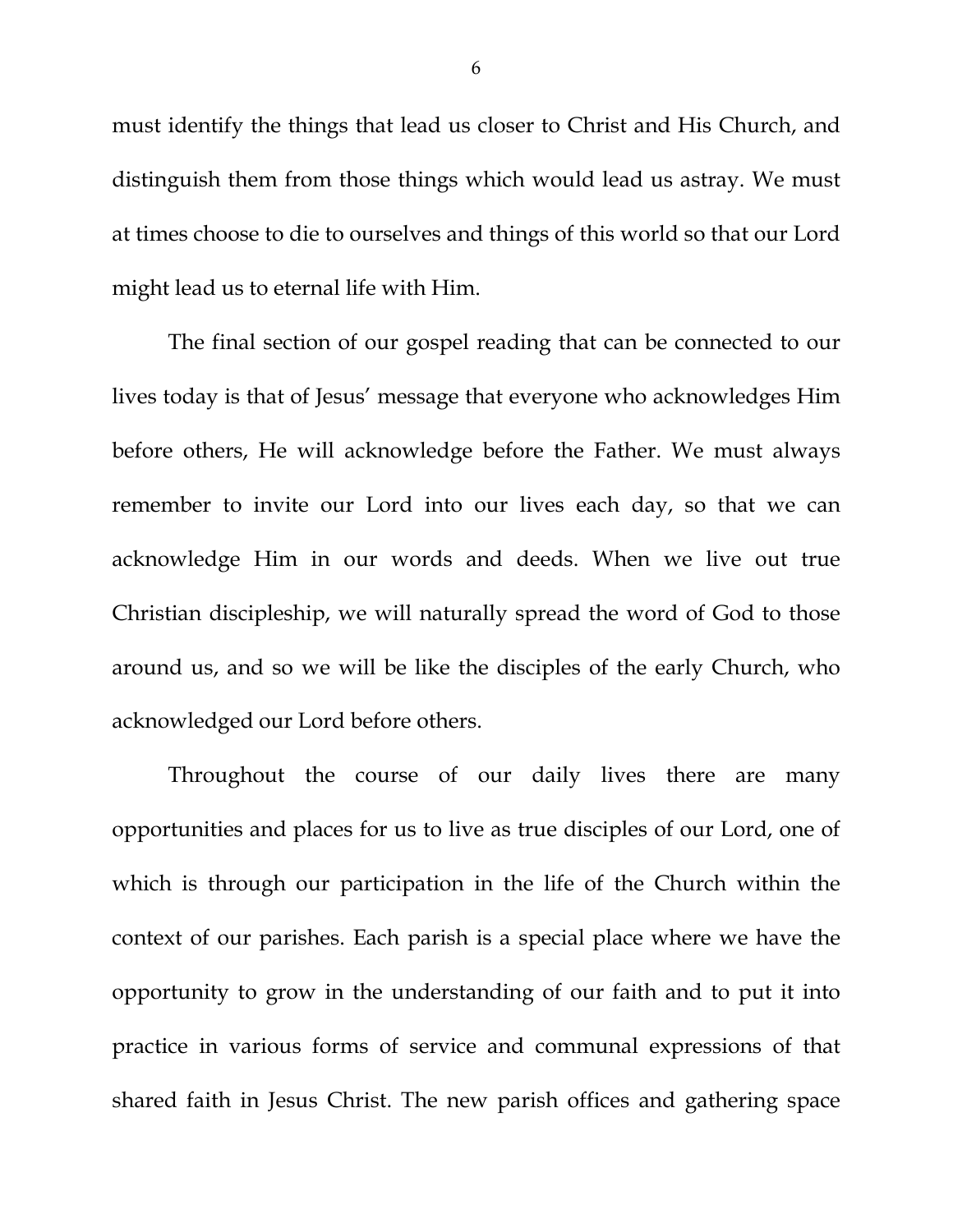which I am about to bless will be significant to the life of this parish, as it will offer many opportunities for the members of this portion of the Mystical Body of Christ to gather together and continue that journey together through the various activities that take place in your parish. It will be a place where the Church will be made visible in a particular way through the gathering of God's people.

In St. Paul's Letter to the Ephesians, he speaks about the Church as the "household of God," explaining that it has "Christ Jesus himself as the capstone. Through Him the whole structure is held together and grows into a temple sacred in the Lord" (Eph 2:20-21). The use of the word capstone, or in other translations, cornerstone, is significant here. Just as a cornerstone is essential to the structural foundation of a building, so too with the building of God. If the foundation of what we do and who we are is not Christ, the building is bound to fail. This applies to your new parish offices and gathering space as well. Although it may be very well constructed with good materials that will enable it to stand for many years, if its use is not rooted in Christ, its spiritual walls will crumble.

This spiritual foundation comes from our relationship with Christ, which is formed and nourished here in this church through prayer and the